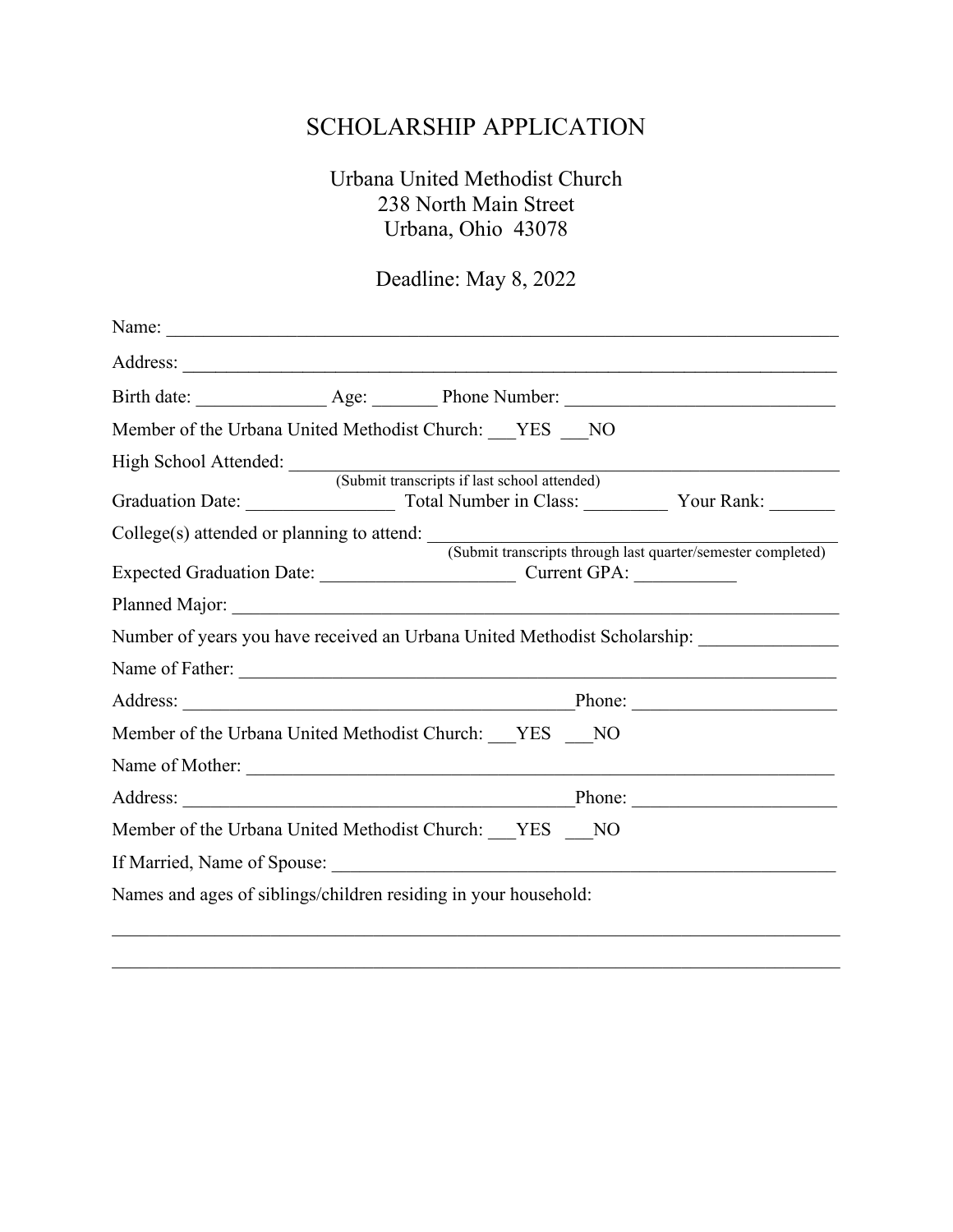List Your Involvement in Church Activities with the year(s) involved:

- $\omega_{\rm{max}}$
- 

List Your In-School Extra-Curricular Activities with year(s) involved:

List Your Community Activities Outside of School with year(s) involved:

List Employment by Year and Explain Duties:

Comment on the Areas You Have Shown Leadership:

Comment on the Extent of Your Financial Need: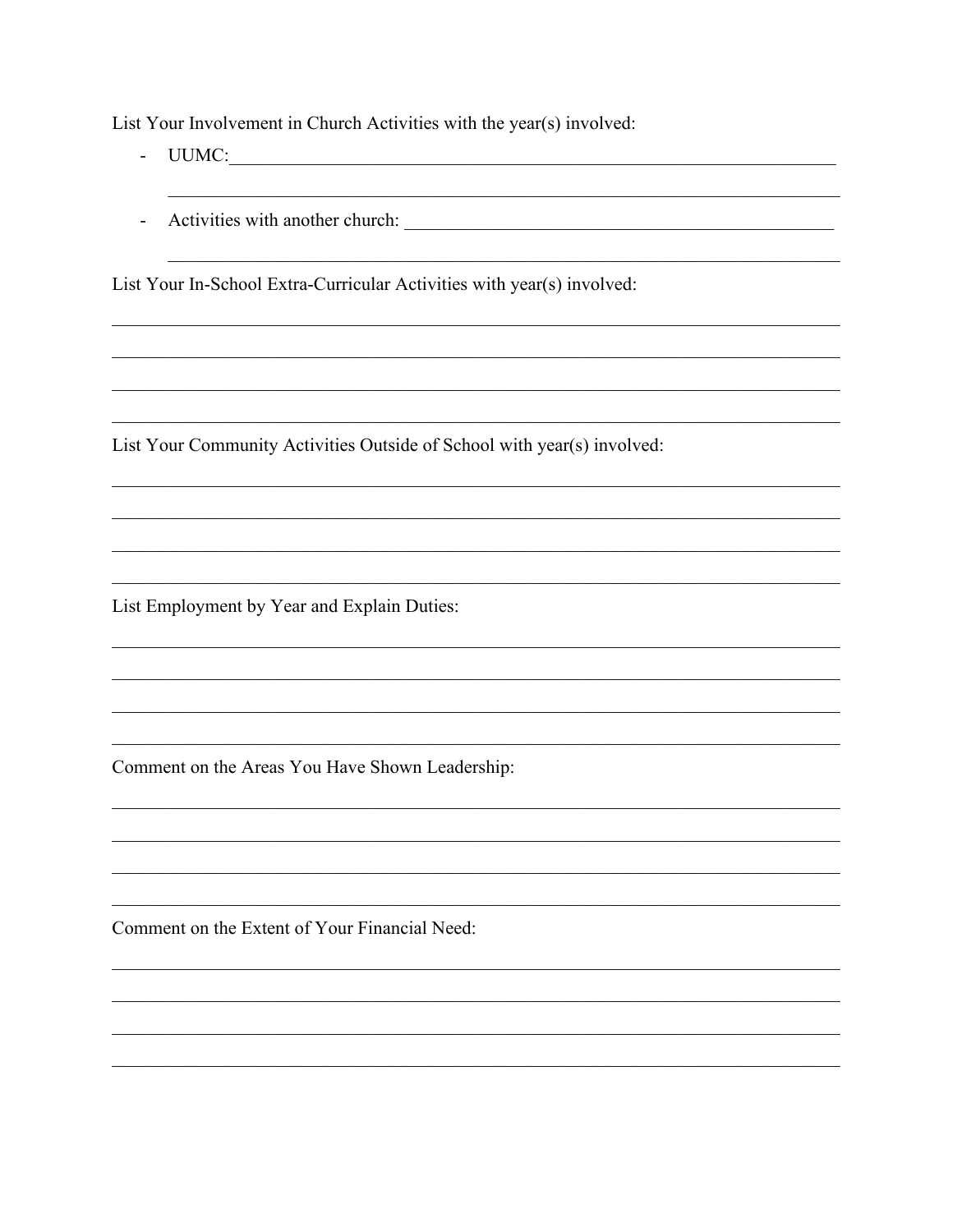Have Two Current References (One Teacher) Write Their Own Comments on Your Character, Ability, and Motivation to Accomplish Your Career Ambitions.

List Name, Address, Occupation, and Phone Number. References Must be in the Hands of the Church by the May 8<sup>th</sup> Deadline Along with this Application.

2.

Write in Your Own Words About the Career or Life Work You Want to Pursue and Why. Include Your Educational Plans. Attach Additional Paper to the Application if Needed.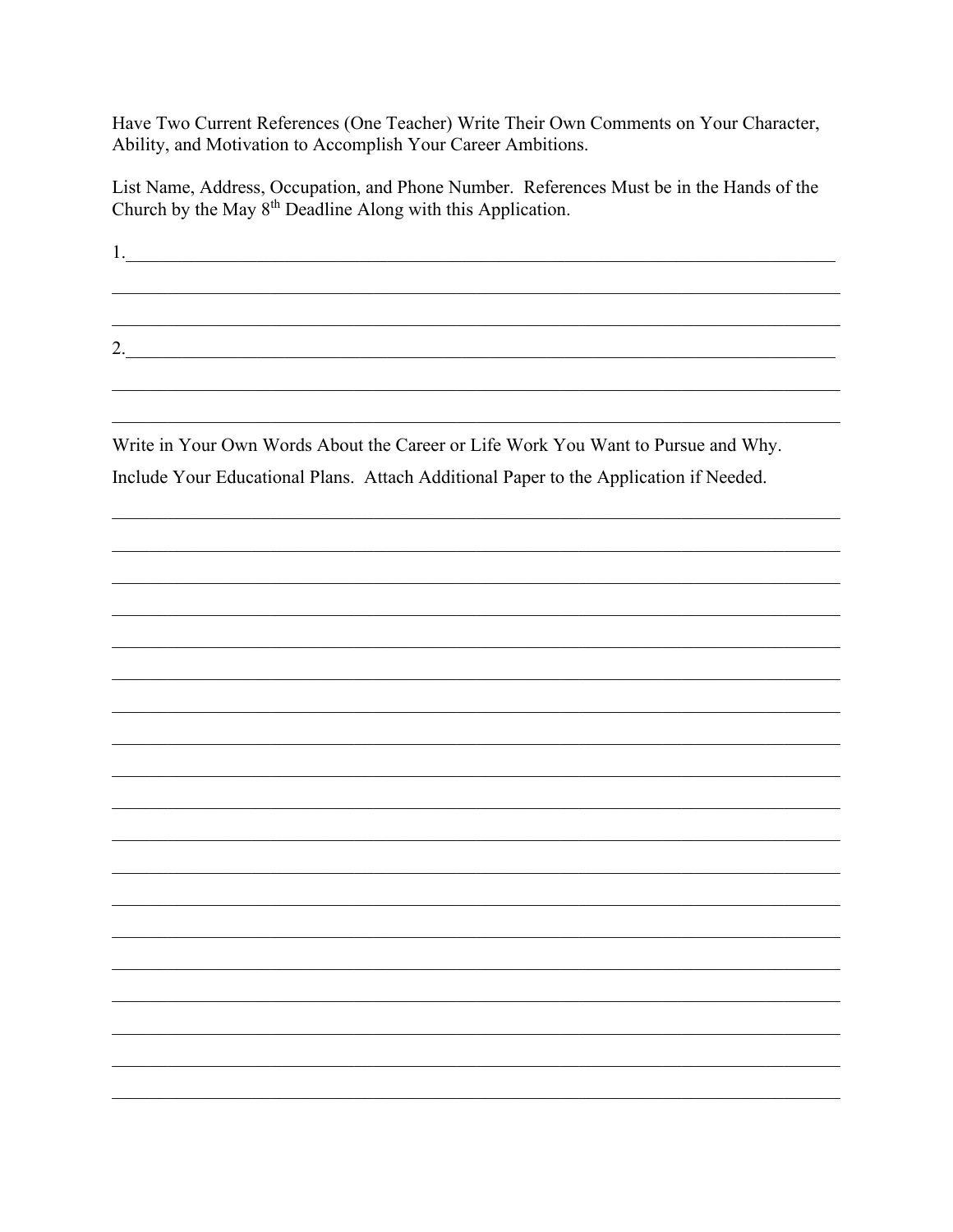If You Have Not Been a Student Within the Last Year, List the Activities in Which You Have Been Engaged and List the Factors Which Have Led You to Enter College.